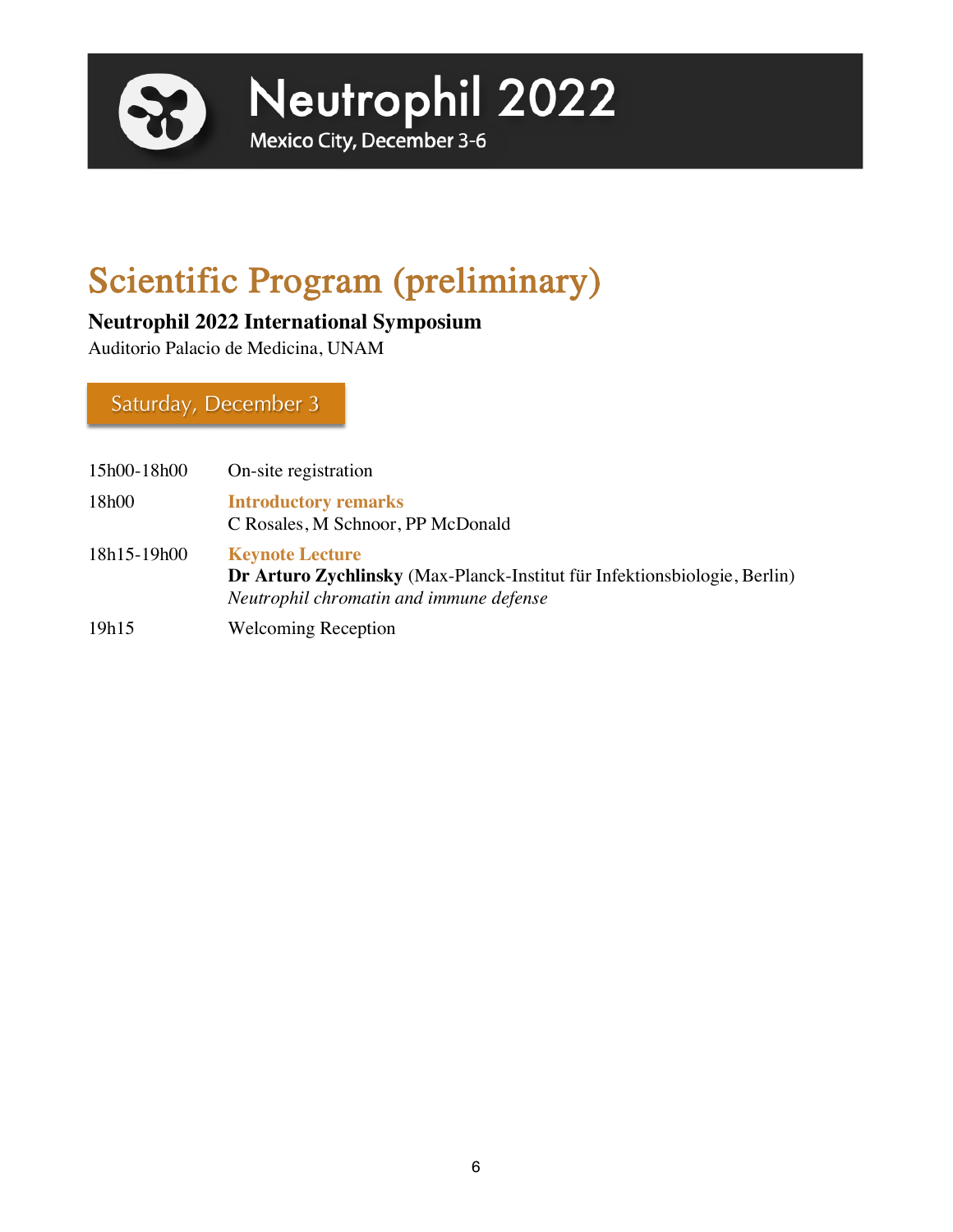# Sunday, December 4

7h30-8h30 Breakfast

# **Session I: Neutrophil signaling and function**

Chairs: M Brunck, MA Cassatella

| 8h30-9h00     | Maria Fernandes (Université Laval, Québec City, Qc, Canada)               |
|---------------|---------------------------------------------------------------------------|
|               | Regulation of neutrophil activation by the inhibitory receptor CLEC12A in |
|               | <i>rheumatoid arthritis and gout</i>                                      |
| $9h00 - 9h30$ | Marco A. Cassatella (Università di Verona, Italy)                         |
|               | Title to be announced                                                     |

## Selected talks from abstracts

| 9h30-9h45<br>9h45-10h00 | TBD<br>TBD                                                                                    |
|-------------------------|-----------------------------------------------------------------------------------------------|
| $10h00-10h30$           | Coffee break                                                                                  |
| $10h30 - 11h00$         | Mariana J. Kaplan (National Institutes of Health, Bethesda, MD, USA)<br>Title to be announced |
| 11h00-11h30             | Juliana P. Zuliani (Porto Velho, Brazil)<br>Title to be announced                             |

## Selected talks from abstracts

| 11h30-11h45 | TBD |
|-------------|-----|
| 11h45-12h00 | TBD |
|             |     |

12h00-13h30 Lunch

# **Session II: Neutrophil trafficking**

Chairs: Michael Schnoor, Carole Parent

| 13h30-14h00     | Carole Parent (U. of Michigan, USA)                         |
|-----------------|-------------------------------------------------------------|
|                 | The neutrophil nucleus as a signaling hub during chemotaxis |
| $14h00 - 14h30$ | Klaus Lev (La Iolla CA IISA)                                |

14h00- 14h30 Klaus Ley (La Jolla, CA, USA) *Title to be announced*

# Selected talks from abstracts

| 14h30-14h45<br>14h45-15h00 | TBD<br>TBD                                                                             |
|----------------------------|----------------------------------------------------------------------------------------|
| 15h00-15h30                | Coffee break                                                                           |
| 15h30-16h00                | Anna Huttenlocher (U of Wisconsin, USA)<br>Title to be announced                       |
| 16h00-16h30                | Eduardo Vadillo (Instituto Mexicano de Seguro Social, Mexico)<br>Title to be announced |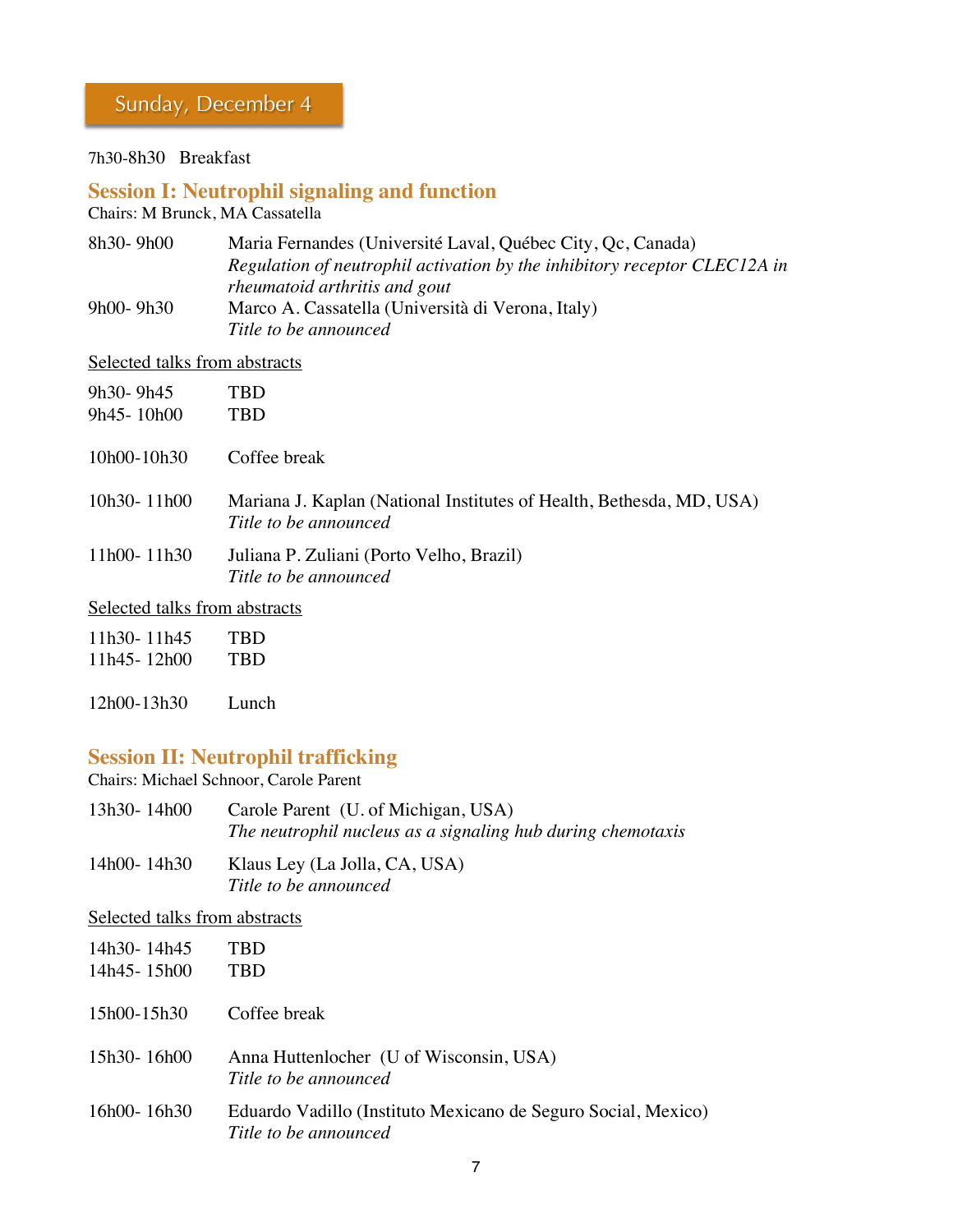Selected talks from abstracts

16h30-16h45 TBD<br>16h45-17h00 TBD 16h45- 17h00

# **Poster Session I**

Authors are requested to be present during one half of the poster session:<br>17h00-17h45 odd numbers

17h00-17h45 odd numbers<br>17h45-18h30 even numbers  $17h45 - 18h30$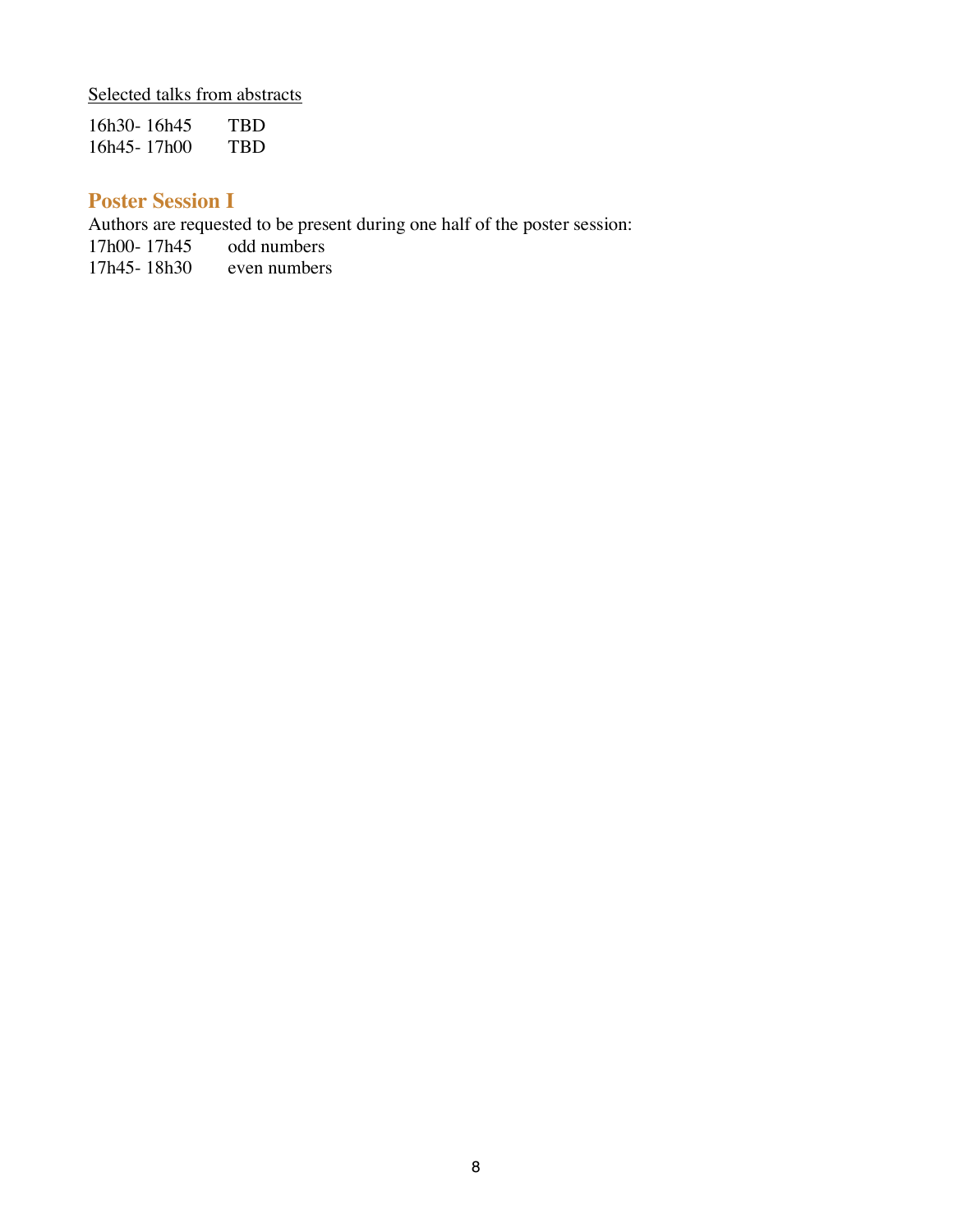#### 7h30-8h30 Breakfast

**Session III: Mucosal immunology and pathogen interactions** Chairs: Eileen Uribe-Querol, Silvia Uriarte

| 8h30- 9h00 | Charles Parkos, (Univ. of Michigan, USA)<br>Title to be announced  |
|------------|--------------------------------------------------------------------|
| 9h00- 9h30 | Silvia Uriarte (Univ. of Louisville, USA)<br>Title to be announced |

#### Selected talks from abstracts

| 9h30-9h45                     | <b>TBD</b>                                                             |
|-------------------------------|------------------------------------------------------------------------|
| 9h45-10h00                    | <b>TBD</b>                                                             |
| 10h00-10h30                   | Coffee break                                                           |
| 10h30-11h00                   | Carlos Rosales (University of Mexico, Mexico)<br>Title to be announced |
| Selected talks from abstracts |                                                                        |
| 11h00-11h15                   |                                                                        |

| THUVE THILL     | ,,,,,      |
|-----------------|------------|
| $11h15 - 11h30$ | <b>TBD</b> |

#### 12h00-13h30 Lunch

## **Session IV: Neutrophil plasticity and heterogeneity**

Chairs: Eduardo Vadillo, and Irina Udalova

| 13h30-14h00 | Hongbo R. Luo (Harvard University, Boston, USA)       |
|-------------|-------------------------------------------------------|
|             | Neutrophil heterogeneity in homeostasis and infection |

14h00- 14h30 Irina Udalova (University of Oxford, Oxford, UK) *Title to be announced*

#### Selected talks from abstracts

| 14h30-14h45 | TBD |
|-------------|-----|
| 14h45-15h00 | TBD |
|             |     |

15h00-15h30 Coffee break

## **Session V: Trainees' Session**

Chairs: Michael Schnoor,

#### Selected talks from abstracts

15h30- 15h45 TBD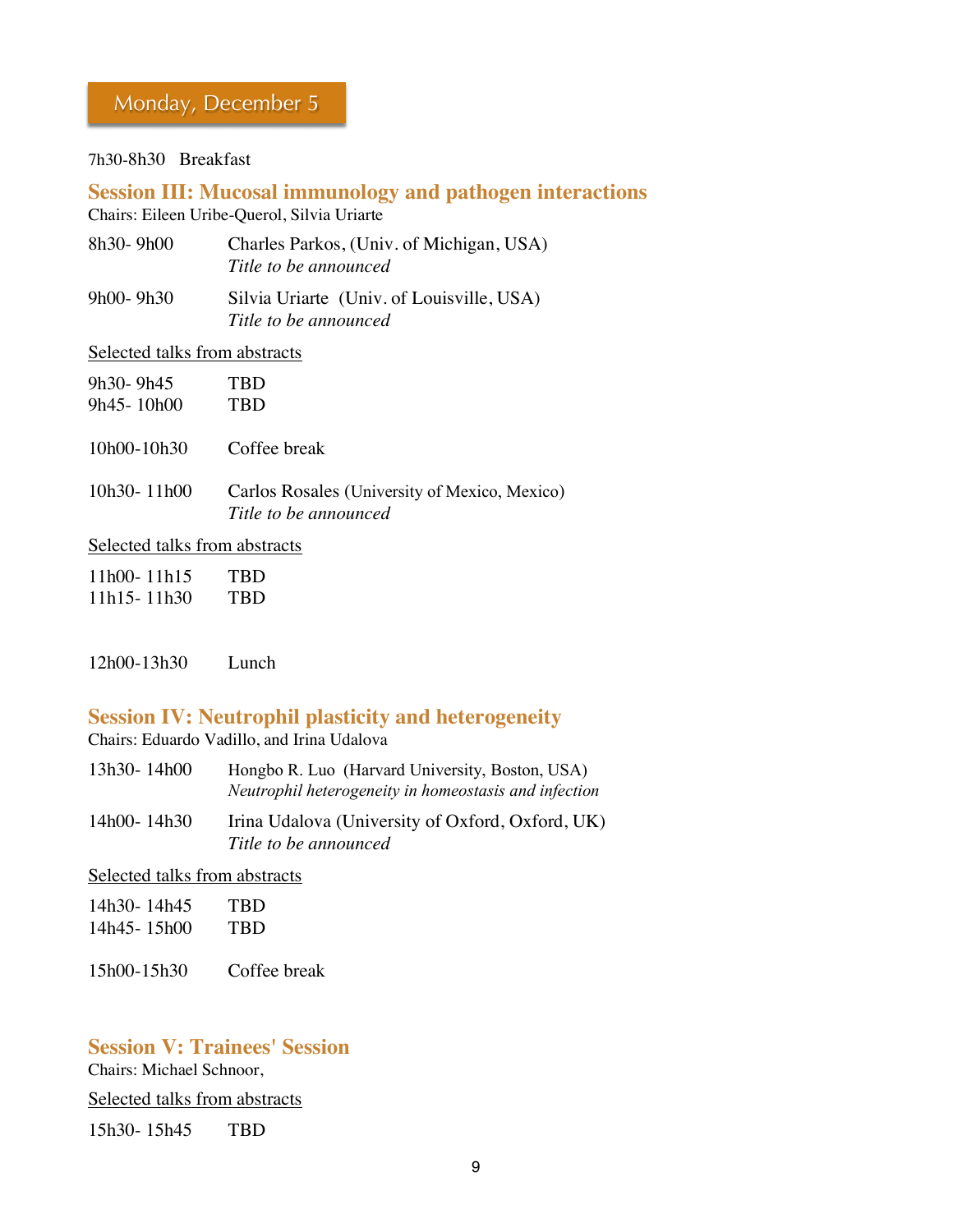| 15h45-16h00 | TBD |
|-------------|-----|
| 16h00-16h15 | TRD |
| 16h15-16h30 | TBD |

# **Poster Session II**

Authors are requested to be present during one half of the poster session:<br>16h30-17h30 odd numbers 16h30-17h30 odd numbers<br>17h30-18h30 even numbers  $17h30 - 18h30$ 

19h30 Dinner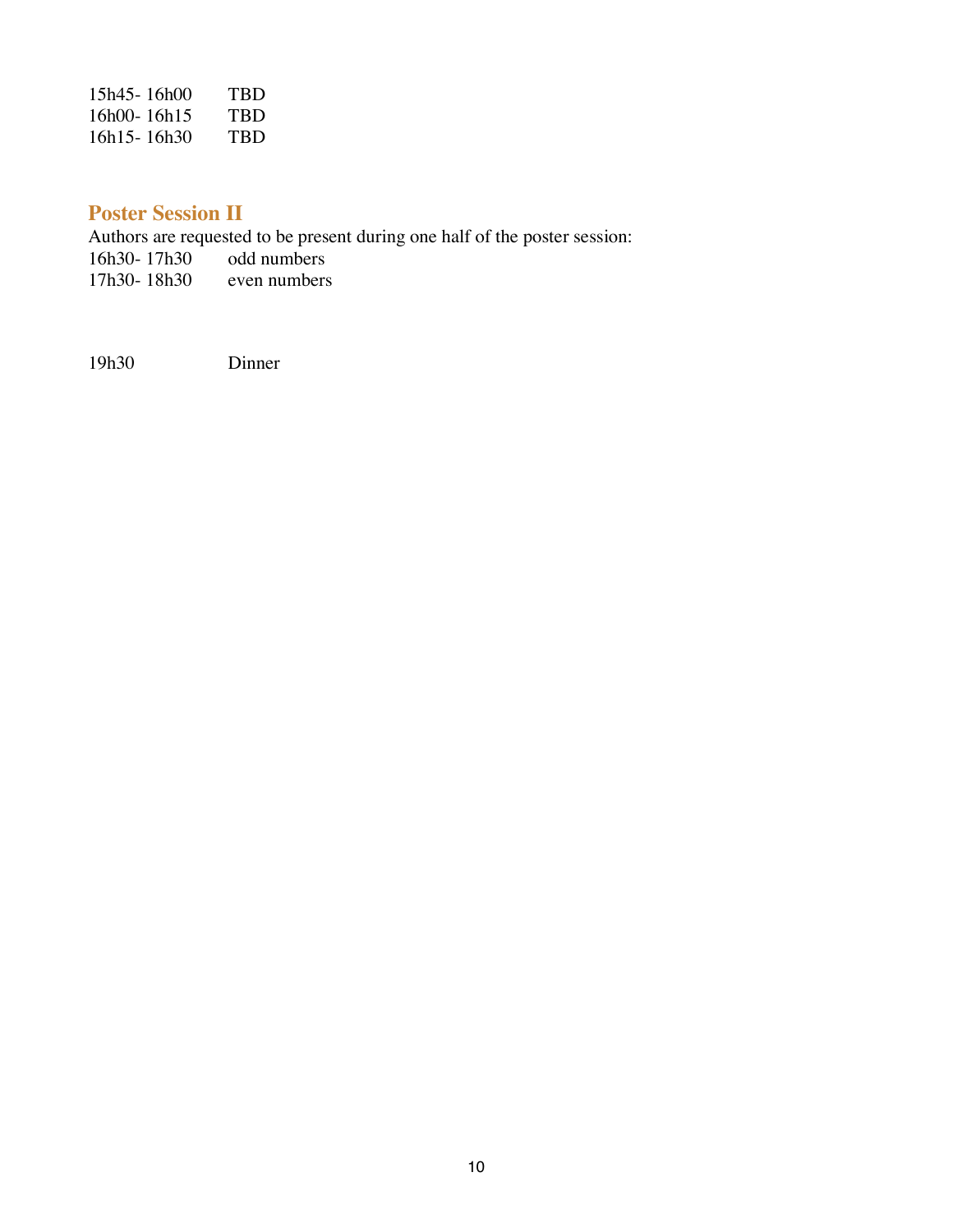# Tuesday, December 6

#### 7h30-8h30 Breakfast

#### **Session VI: Neutrophil in Resolution and Repair** Chairs: Arturo Zychlinsky, Liwu Li

| 8h30-9h00 | Liwu Li (Virginia Tech., Virginia, USA)                                   |
|-----------|---------------------------------------------------------------------------|
|           | Neutrophil memory and reprogramming dynamics in the treatment of diseases |
| 9h00-9h30 | Minsoo Kim (University of Rochester, Rochester, NY, USA)                  |

*Title to be announced*

#### Selected talks from abstracts

| 9h30-9h45<br>$9h45 - 10h00$ | TRD<br>TRD                                                                     |
|-----------------------------|--------------------------------------------------------------------------------|
| 10h00-10h30                 | Coffee break                                                                   |
| $10h30 - 11h00$             | Sergio Catz (The Scripps Research Institute, CA, USA)<br>Title to be announced |

## **Session VII: Neutrophils in Health and Disease**

Chairs: Carlos Rosales, Zvika Granot

| 11h00-11h30  | Lai Guan Ng (Nanyang Technological University, Singapore)<br>Title to be announced                          |
|--------------|-------------------------------------------------------------------------------------------------------------|
| 11h30-12h00  | Zvika Granot (Hadassah-Hebrew University)<br>Neutrophil-specific targeting as a novel mode of immunotherapy |
| 12h00-12h30  | Dmitry Gabrilovich (AstraZeneca, Oncology R&D)<br>Title to be announced                                     |
| 12h30 -13h30 | <b>Awards for Trainees' Session and Closing Ceremony</b>                                                    |

C Rosales, M Schnoor, PP McDonald